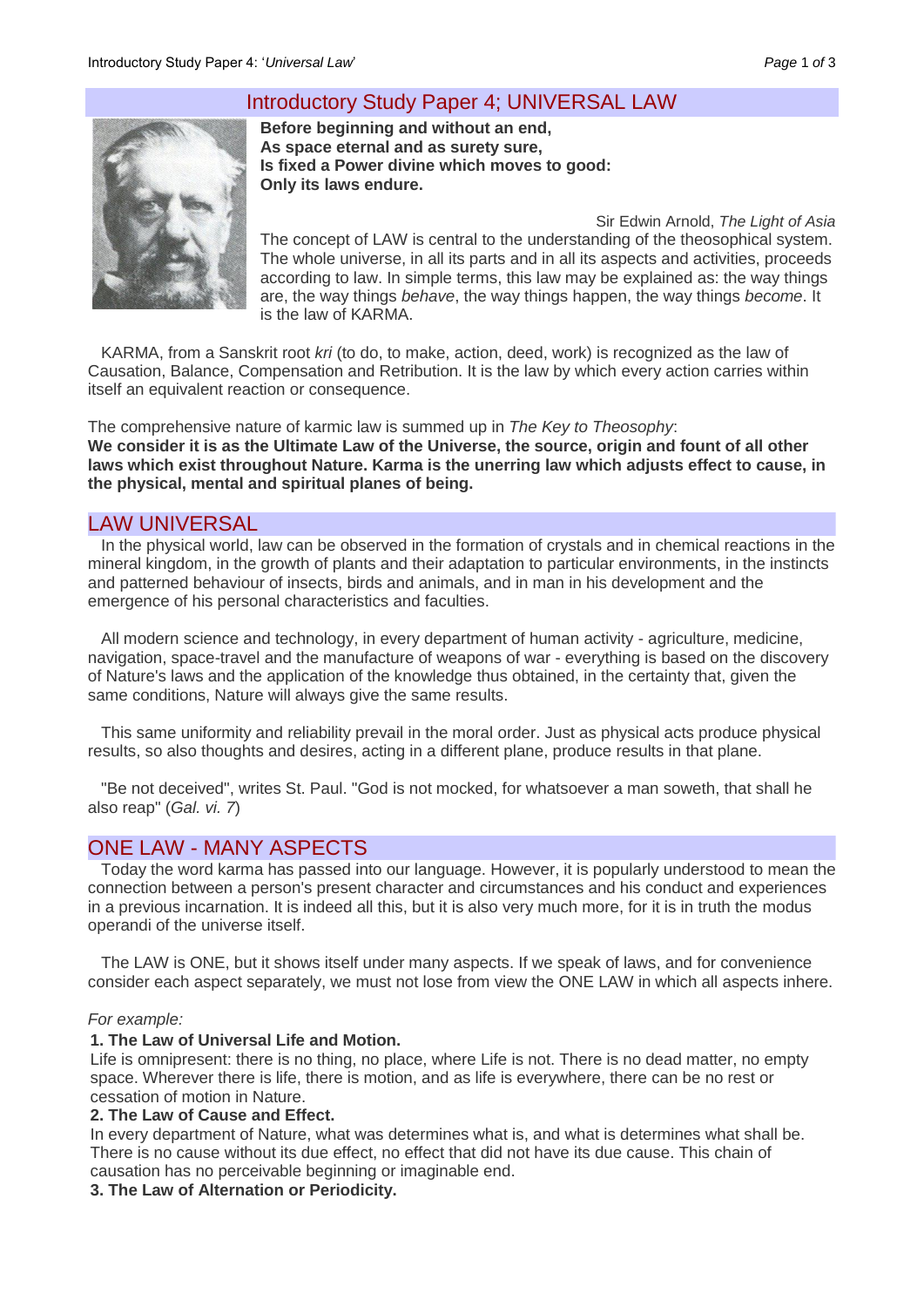Everything that is, from atom to man, from man to universe, passes through alternating phases of activity and rest. These phases follow a universal pattern: birth or becoming, growth or maturing, decay or waning, and death or the disintegration of form. Life itself is indestructible.

## **4. The Law of Progressive Development.**

All things, organisms or beings, are set upon a course of perfectibility, the attainment of a goal appropriate to their place in the total scheme.

The whole order of Nature evinces a progressive march towards a higher life.

# The Secret Doctrine.

# **5. The Law Of Evolution.**

Evolution is a comprehensive term for all the processes of Nature by which latent possibilities qualities or powers - become expressed in act or form. It is at work throughout all the kingdoms of Nature, for Nature is the Ever-Becoming.

## **6. The Law of Harmony.**

Nature is ever seeking to establish and maintain a state of equilibrium or balance. Where harmony is disturbed, there comes inevitably a reaction to restore the lost equilibrium. Thus a cause set in motion seeks equilibrium in the effect: hence the description of karma as the Law of Adjustment.

## **7. The Septenary Law.**

The occult tradition shows a septenary principle throughout Nature, from the vastness of the seven planes of the Cosmos, each with its seven sub-divisions, to the individual man with his seven principles or aspects. In common experience we recognize the seven colours of the rainbow and the seven notes of the musical scale.

# LAWS OF NATURE, LAWS OF MAN

How different are the laws of Nature from human laws! The laws current in human societies are imposed from without; they are arbitrary , variable, and may be evaded: not so the laws of Nature, for they are inherent in the cosmos, inseparable from it; they are universal, unerring and inescapable. Karma, or Law, is indeed the nature of Nature.

What wetness is to water, so is law to the very being of the universe. It operates uniformly throughout the kingdoms of Nature, in atom and organism, in the invisible and subjective spheres of being as in the visible and objective.

# KARMA IN HUMAN AFFAIRS

It may seem that the law of karma implies an imprisoning fatalism from which there is no escape, but it is not so. Among the various terms that describe it, we must include one more: Karma is the Law of Creative Opportunity. It is recognized in the occult maxim: Nature is conquered by obedience.

Our freedom lies in the very law which only our own ignorance sees as restrictive. We reap what we sow, but we may choose the seed: then Nature will unerringly give us the harvest of our own choosing.

Says *The Voice of the Silence*: "Thou canst create this day thy chances for thy morrow." Was this not the lesson learned by old Scrooge when he was shown the terrible future that awaited him?

But the things he saw were possibilities only - things that might be, not things that must be. In his perception of this truth we have a remarkable enunciation of karma as the liberating power in human life:

**Men's courses will foreshadow certain ends, to which, if persevered in, they must lead; but if the courses be departed from, the ends will change.** 

Charles Dickens: *A Christmas Carol*

In this selection or verses from the *Light of Asia*, Sir Edwin Arnold presents us with some facets of the Law of Karma:

**Before beginning and without an end, As space eternal and as surety sure, Is fixed a Power divine which moves to good: Only its laws endure.**